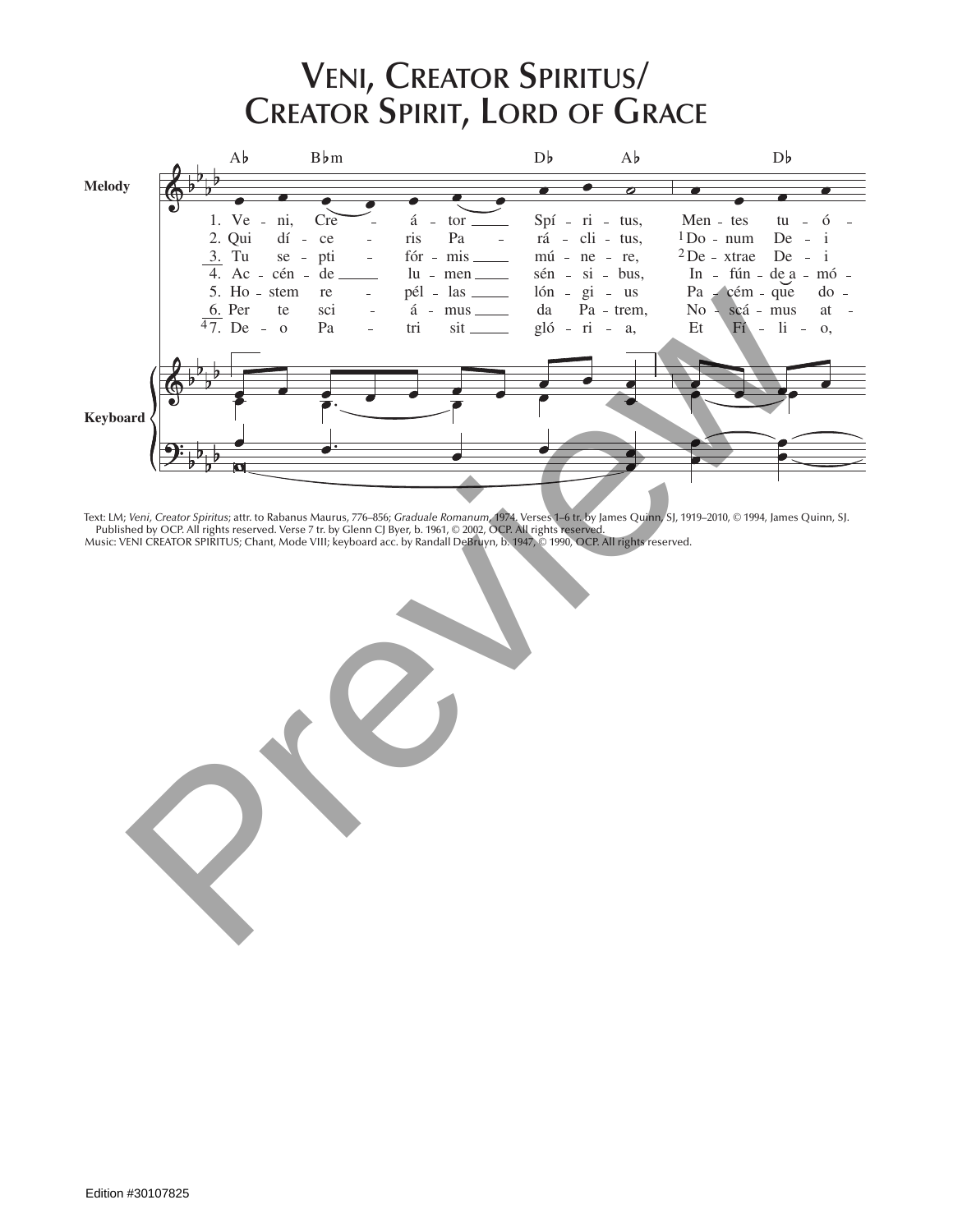

**Note: When guitar and keyboard play together, keyboardists should improvise using the guitar chords above the melody.** 

**Note: The Latin text above is reproduced from the** *Graduale Romanum***, 1974. Textual variants are noted below:**

- **1) formerly** *Altíssimi donum Dei***,**
- **2) formerly** *Dígitus patérnae déxterae***,**
- **3) formerly** *Teque utriúsque Spíritum***.**
- **4) Verse 7 does not appear in the** *Graduale Romanum***, 1974.**

**English verses may be found on pages 3 & 4 of this song.**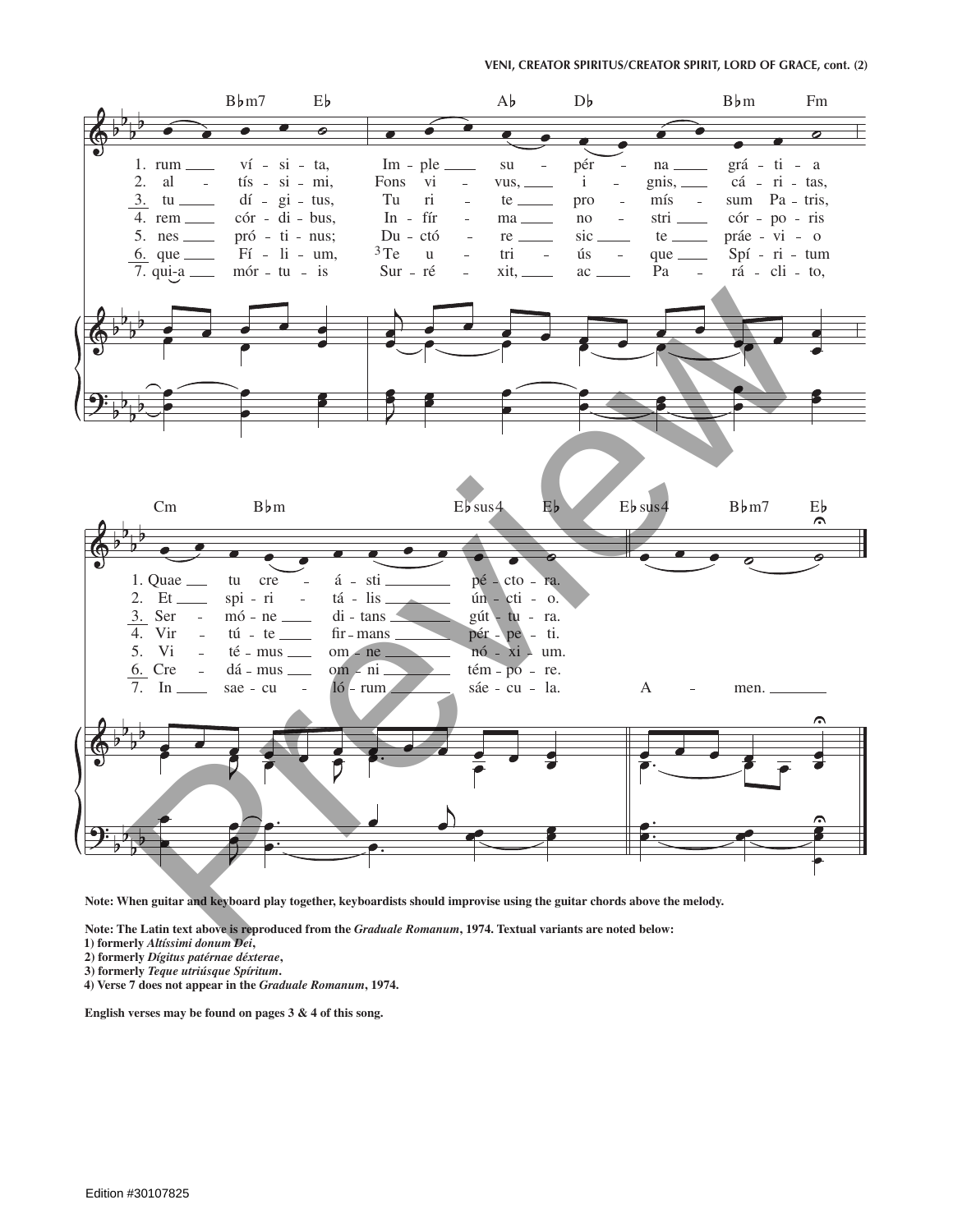